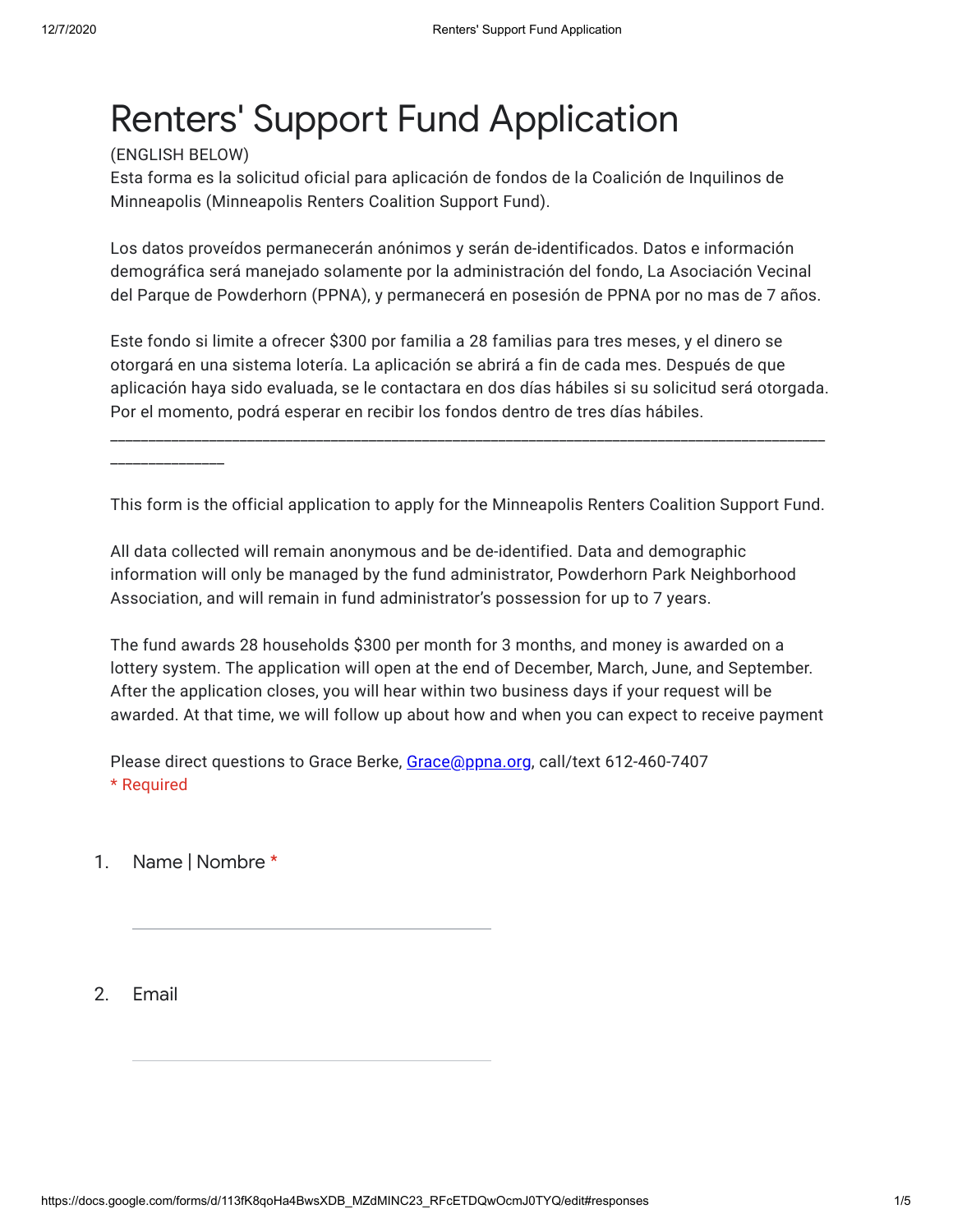- 3. Phone | telefono \*
- 4. Address | dirección \*

You must live in Minneapolis to be eligible for this fund

- 5. Zip Code | código postal
- 6. Do you rent your home? | alquilas tu casa?

*Mark only one oval.*

Yes

No

## Your Request

7. How will this support help change your current situation or stabilize your current situation? What will you use the money for? | ¿En qué se usará el dinero?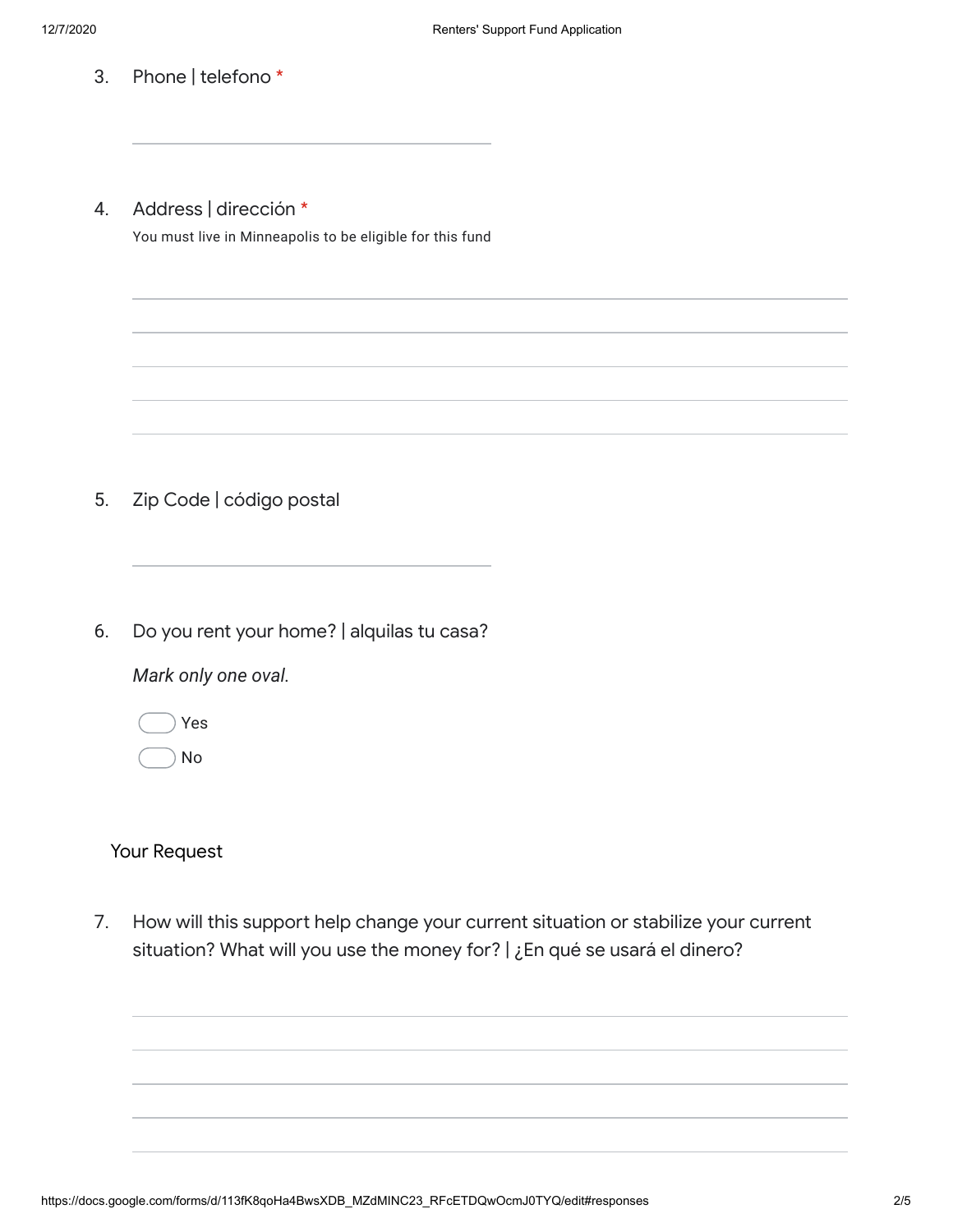8. In order to help us continue to raise funds, will you share a few sentences on the importance and impact of how will this money help you? Your response will always remain anonymous. | ¿Para ayudarnos a seguir recaudando fondos, podría compartirnos sobre la importancia e impacto sobre cómo le ayudara el dinero?

9. Please upload a document that helps demonstrate your situation or why this money is needed (scan or picture is fine, you can also email it to [grace@ppna.org](mailto:grace@ppna.org)). For a list of examples, visit pona.org/renter-support-fund. If you are unable to upload at this time, you can still submit your application and we will follow up. | Por favor suba la forma de verificación preferida (un escaneo o foto será suficiente). Por ejemples, mira [ppna.org/renter-support-fund](https://www.google.com/url?q=http://ppna.org/renter-support-fund&sa=D&ust=1607371654693000&usg=AFQjCNGciUDDe4dihr4S-xWyYlbCjZaAfA)

Files submitted:

OPTIONAL - More Resources/Otros Recursos

This section is optional. We have a variety of partners who are excited to help serve the people we serve. but we will use your responses to help connect you to our partner resources. We will reach out to you in the next two weeks if we're able to connect you to a resource | Esta sección es opcional. Tenemos una variedad de socios que están emocionados de ayudar a servir a las personas a las que servimos. pero usaremos sus respuestas para ayudarlo a conectarse con los recursos de nuestros socios. Nos comunicaremos con usted en las próximas dos semanas si podemos conectarlo con un recurso.